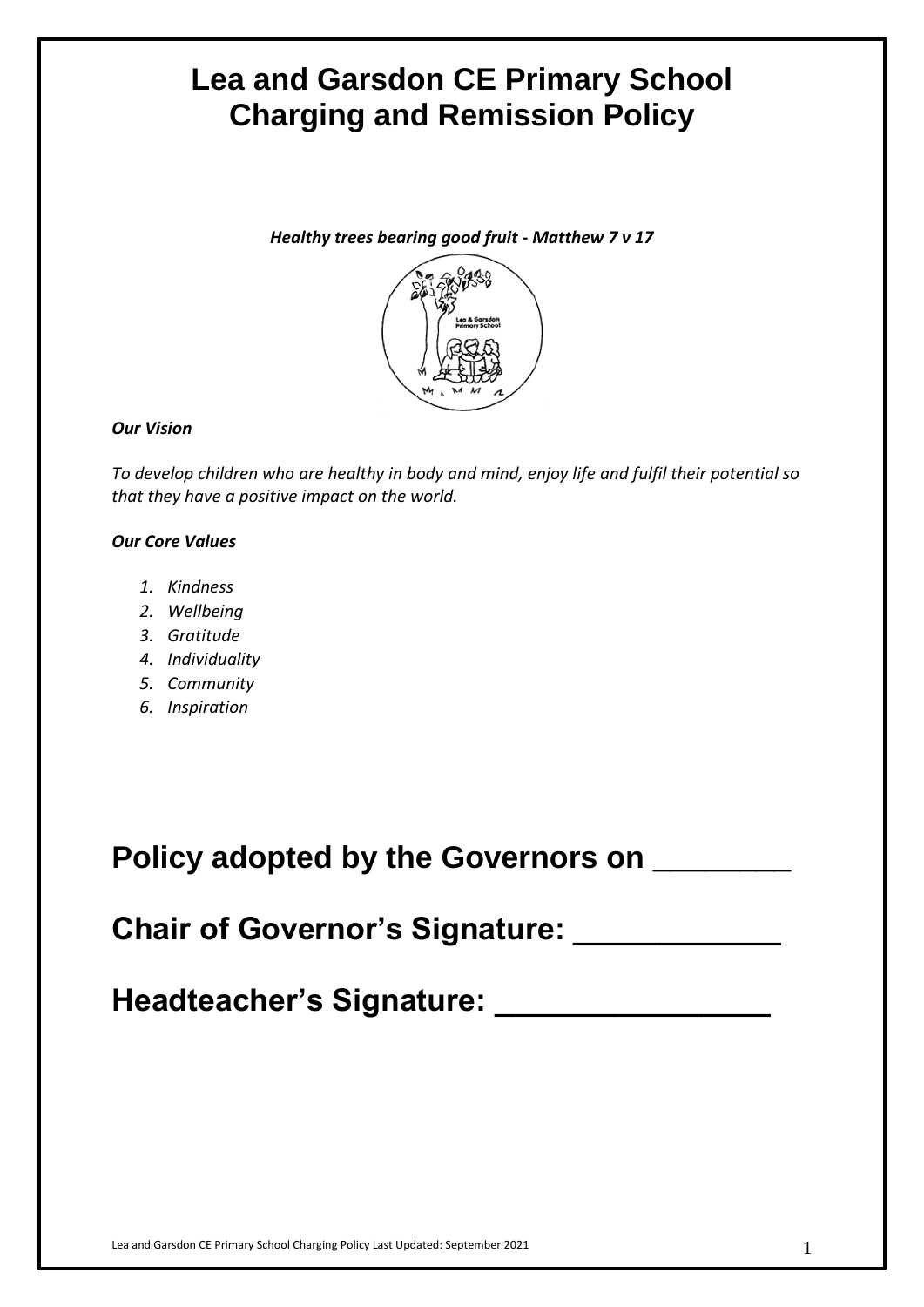# **Lea and Garsdon CE Primary School Charging for Activities Policy Statement**

Regulations state that:

- The education in maintained schools should be free
- That activities offered wholly or mainly during normal school teaching time should be available to all pupils regardless of their parents' ability or willingness to help meet the cost.
- That there is no statutory requirement to charge for any form of education but that LA's and schools have the discretion to charge for optional activities provided wholly or mainly out of school hours.
- That LA's and schools have the right to invite voluntary contributions for the benefit of the school or in support of any activities organised by the school, whether during or outside school hours. (Appendix 1 and 2)

### **Voluntary Contributions**

Headteachers or Governing Bodies may ask parents for a voluntary contribution toward the cost of:

- Any activity which takes place during school hours
- School equipment
- School funds generally

The contribution must genuinely be voluntary, though, and the pupils of parents who are unable or unwilling to contribute may not be discriminated against. Where there are not enough voluntary contributions to make the activity possible, and there is no way to make up the shortfall, then it must be cancelled.

#### **Residential Trips**

Headteachers are able to charge parents for board and lodging costs for residential trips, except for parents who receive: -

- Income support
- Income based job seeker's allowance
- Child Tax Credit
- Support under part VI of the Immigration & Asylum Act 1999

These parents must have board and lodging costs remitted to them if the trip takes place mainly during school hours. Fees for residential trips (rather than the cost of board and lodging) may not be charged to such parents even if the trip is outside school hours, if it forms part of the syllabus for a prescribed public examination (e.g. GCSE) or is part of the National Curriculum or the syllabus for Religious education.

#### **Instrumental Music Lessons**

A charge may be made for individual or small group instrumental music tuition for up to and including four pupils, unless the tuition forms part of the syllabus for a prescribed public examination (e.g. GCSE), or is part of the National Curriculum or the syllabus for religious education, in which case a charge is not permissible.